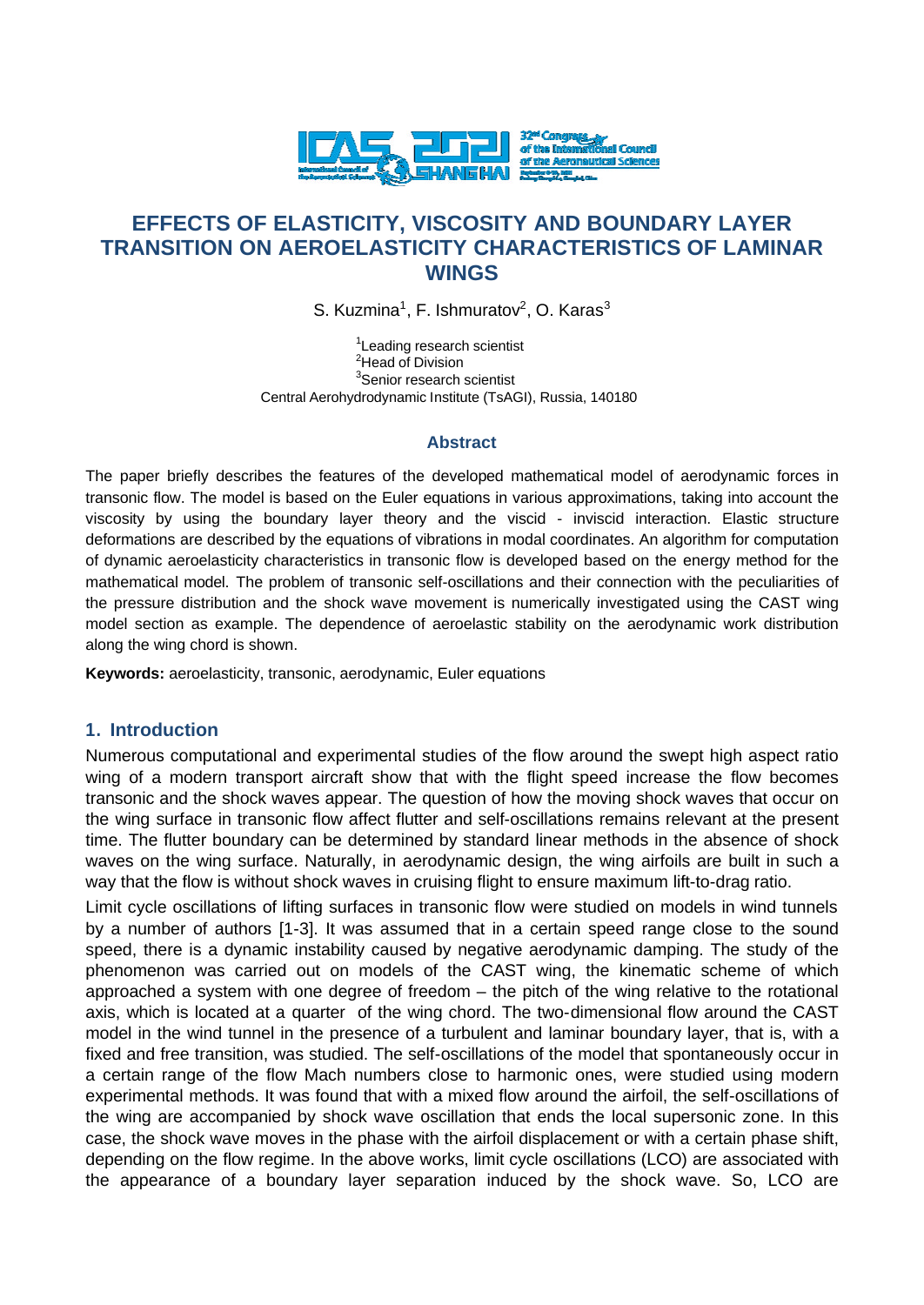considered as the result of the shock - boundary layer interaction in transonic flow.

To study complex dynamic aeroelasticity phenomena various methods must be used: computation of the root trajectory and frequency characteristics considering different approaches to linearization, determination of time dependencies by marching methods, etc. The features and peculiarities of the structure behavior in the presence of non – linearities associated with the occurrence of shock waves in conditions of mixed subsonic-supersonic flow require the use of nonlinear aerodynamic theory to solve conjugate problems of the aircraft structure interaction with the flow. In many such cases the analysis of the work of aerodynamic forces contributes to a better understanding of the mechanism of the phenomenon. Such complex phenomena include flutter and self-oscillations in transonic flow with the movement of shock waves, which are considered in this paper.

# **2. Computational methods**

TsAGI has developed two approaches to solving aeroelasticity problems using different implementations of transonic aerodynamics based on the Euler equations [4-6], which complement each other. Based on the developed algorithms, aeroelasticity problems can be solved for different disciplines in transonic flow. The main features of such problems are non-linearities in the amplitude of vibrations, in the load (angle of attack) and the increased influence of viscosity. The computational method AER-TRAN for determining the dynamic reaction and flutter in frequency and time domain was developed using the Godunov finite-difference method for integrating nonlinear Euler equations for an ideal gas [5-6]. The method combines two algorithms: flutter computation according to linear theory and the determination of the non-stationary inviscid flow around an elastic wing. In the time domain, the method of joint numerical integration of equations describing the displacements of the lifting surface and aerodynamic equations of transonic flow is used to determine the dynamic response and parameters of nonlinear self-oscillations. It is important to note the main feature of the AER-TRAN method - the ability to study in transonic flow the dependence of the level of dynamic reaction, the flutter velocity and the LCO on the amplitude of vibrations and the magnitude of the angle of attack.

The computation of flow around a harmonically oscillating lifting surface of a complex configuration in transonic viscous flow is carried out using the BLWF program [4-5], taking into account the effects of viscosity, including the separation zones of the boundary layer. In this case, the flutter analysis in the frequency domain is supplemented by an effective procedure for computing the coefficients of the aerodynamic influence matrix.

In this paper, the possibility of self-oscillations with one degree of freedom, their connection with the peculiarities of the pressure distribution and the movement of the shock wave is considered on the example of the CAST wing model [3]. Figure 1 shows the pressure distributions along the CAST airfoil, obtained with the use of both the AER-TRAN and BLWF programs: 1) for the case of inviscid ideal gas flow around the wing and 2) in the presence of a turbulent or laminar boundary layer. It can be seen that the presented results agree quite well with each other. The position of the shock wave on the upper surface of the wing, for an ideal gas, agrees better with the result of the BLWF program for the case of a turbulent boundary layer than in the case of a free transition on a laminar wing. In addition, the position of the transition point significantly affects the flow around the wing. An increase in the Reynolds number Re from 4 million to 30 million did not significantly change the pressure distribution over the CAST wing ( $z^*=0.3875$ ) both for the case of a fixed ( $x_{tr}=0.02$ ) and for a free transition ( $x_{tr}$ =0.72) of the boundary layer.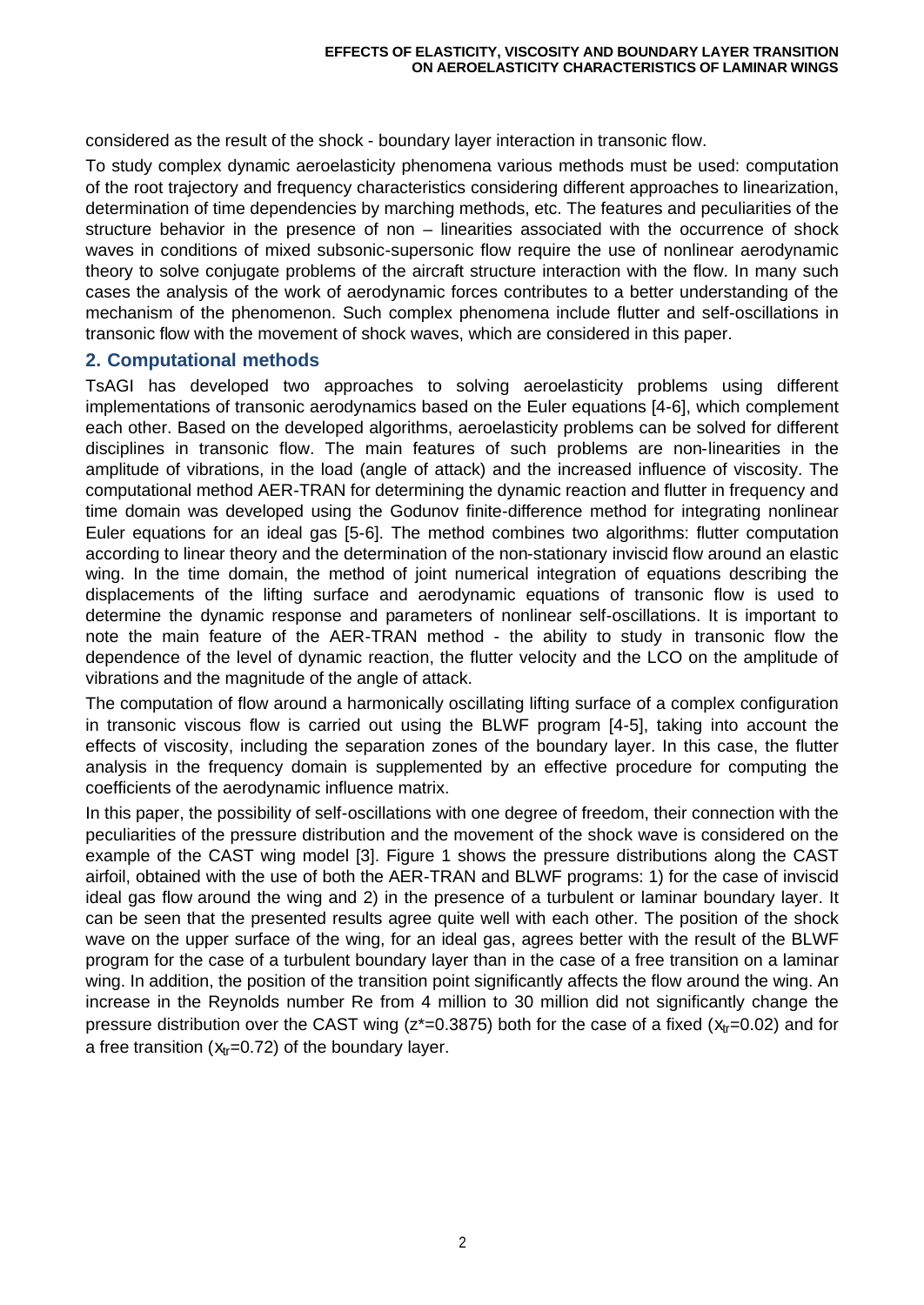

Figure 1 – Comparison results of computation for the AIR-TRAN and BLWF programs with experimental data: M=0.75 (a), M=0.8 (b).



Figure 2 – Comparison of computational results for AER-TRAN and BLWF programs. The CAST wing pressure distribution at four Mach numbers: M=0.73, M=0.75, M=0.77 and M=0.8 in wing section z=0.3875. The position of transition point along the chord:  $x/b=0.02$  (fixed transition) and x/b=0.72 (free). Re=4mln

The distinctive pictures of the stationary pressure distribution along the chord are presented in Figure 2 (a, b, c, d), where the change in the position of the shock waves on the CAST wing surface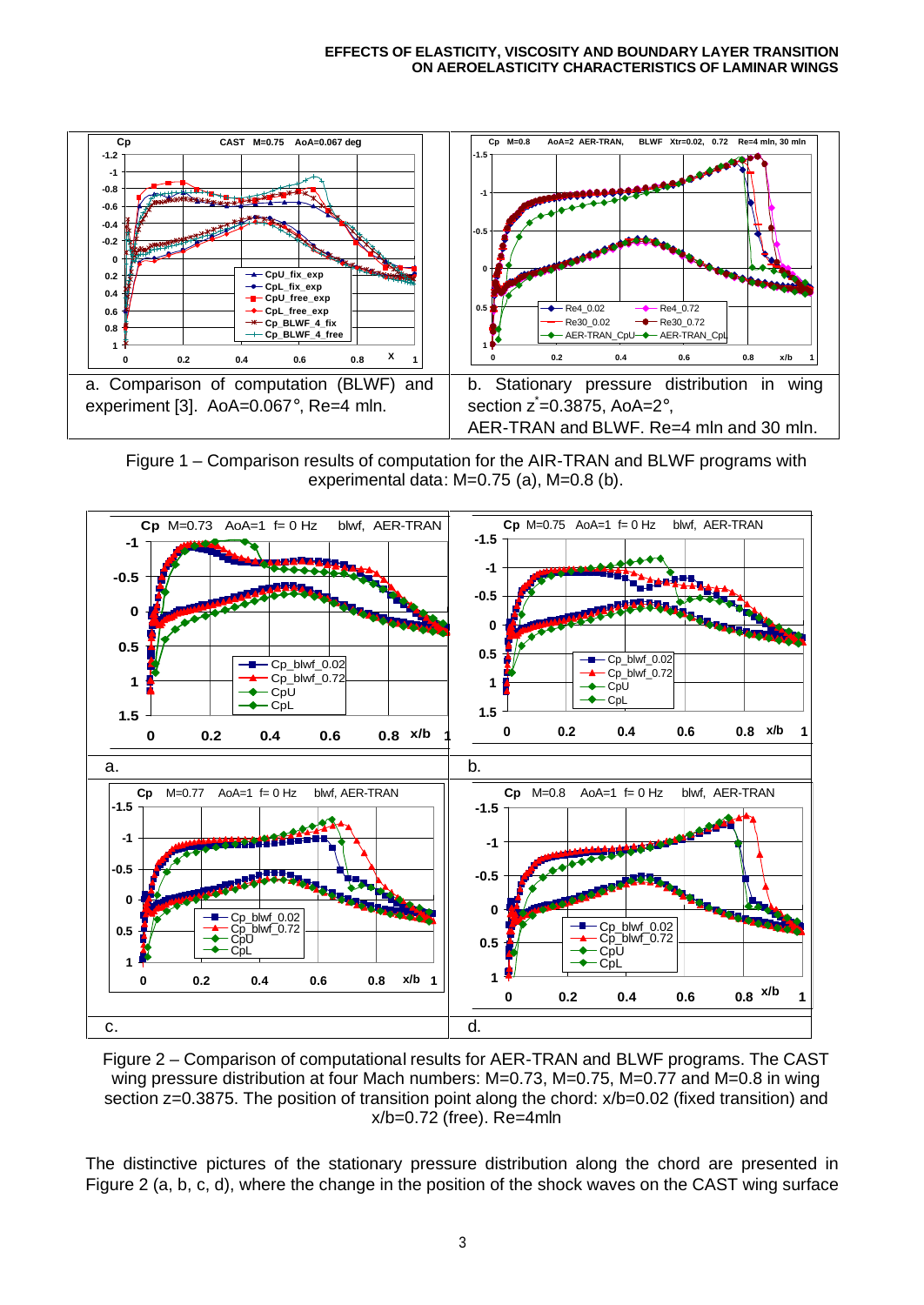in the transonic flow regime is shown with an increase of Mach number from M=0.73 to M=0.8. It should be noted that the results obtained under the assumption of inviscid ideal gas (AIR-TRAN) differ from turbulent and laminar flow (BLWF) mainly in cases of weak shock waves (M=0.73, M=0.75). With an increase of Mach number in regimes with sufficiently strong shocks, the agreement of the results is good (M=0.8).

Studies of non-stationary flow at transonic flight speeds were carried out for two variants of the CAST wing movement: forced wing vibrations with a given amplitude  $a_0$  and frequency*w* :

 $\alpha(t) = \alpha_0 \cos(\omega t)$ , and free vibrations with one degree of freedom under the action of an aerodynamic moment and an elasticity of the structure. In this case, the behavior of the wing model in the air flow is determined by integrating equations in the time domain.

The stability investigation of wing vibrations in an ideal gas was carried out by solving nonlinear Euler equations using the Godunov finite-difference method (AER-TRAN). Distinctive of the transonic LCO regime is a significant displacement of the shock waves over the wing surface at a certain parameters combination such as Mach number, frequency and amplitude of vibrations. The shock movement corresponds to a sharp change in pressure at the points through which the shock passes. For the airfoil points lying away from the shock wave, the pressure change during the oscillation period is smooth and can be represented by a harmonic function. The dependences of the pressure coefficient distribution along the wing chord for different flow regimes are obtained. Figure 3 shows, for example, the pressure change over a period at three points along the wing chord: in the area of the shock wave movement  $(x/b=0.75)$  and at points ahead  $(x/b=0.65)$  and behind this area (x/b=0.85) for the case of the wing oscillations with frequency of f=20 Hz and amplitude of  $a_0$ =A0=2° ( $\omega$ =2pf), M=0.8. Changes in the position of the shock waves along the

chord at different wing oscillation frequencies (20 Hz, 35.8 Hz and 50 Hz) are shown in Fig. 4 for Mach number M=0.8. It can be seen from the presented results that the shock waves movements are harmonic functions with different phase shifts relative to the wing vibration. It is found that the magnitude of the phase shift significantly depends on Mach number and the oscillation frequency. In the same Figure 4, the red line shows the position of the shock wave in a stationary case with a sequential change in the angle of attack of the wing airfoil corresponding to the dynamic process of pitch vibrations of the wing.

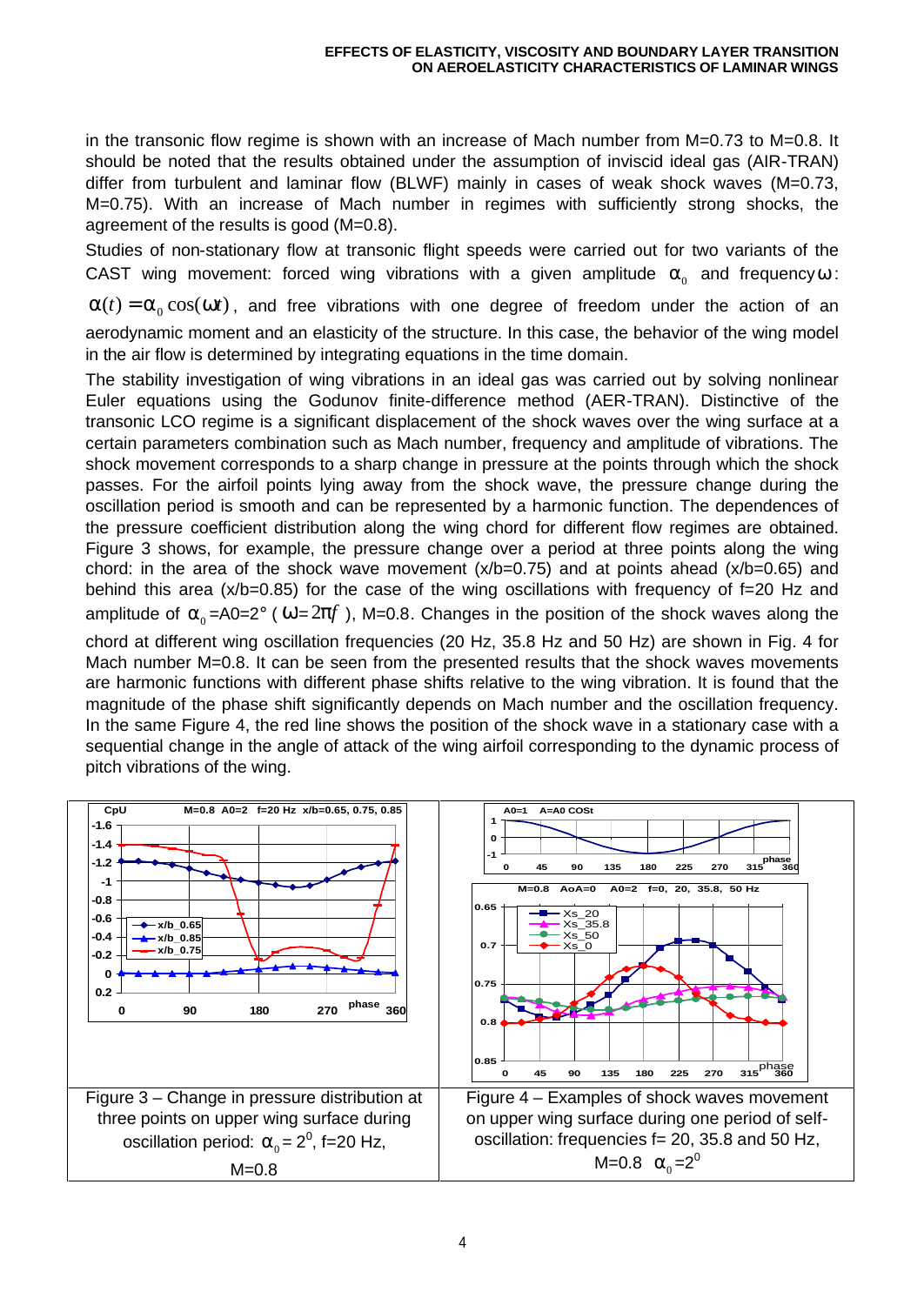In the case of arbitrary dependence of aerodynamic characteristics on time, the criterion for the stability of the oscillatory process can be the work of the aerodynamic forces *W* during the oscillation period:

$$
W = \int_{0}^{b} \int_{t}^{t+T} p(t, x)(x - x_0) \, \mathrm{d}x \, dx
$$

The coefficient of aerodynamic damping corresponds to the dimensionless value of the aerodynamic work (*W*) for the period of oscillations and can be expressed by the formula:

 $q\alpha_0^2kb^2$ *W*  $m_z^{\alpha} = \frac{1}{\pi q \alpha}$  $\frac{k}{a} = \frac{W}{\pi a a^2 L L^2}$ , where  $a_0$  is the amplitude,  $\omega = 2p f$  is circular frequency of the wing oscillation,

*b* is chord of the CAST airfoil, *x<sup>0</sup>* is axis of rotation, *p(t, x)* is pressure function, *q* is dynamic pressure, *V* is flow velocity,  $k = \omega b/V$  is reduced frequency.

To determine the influence of various parts of the wing on the stability nature of the oscillatory process, it is convenient to consider the distribution of the aerodynamic work *W (x)* along chord:

$$
W(x) = \int_{0}^{T} p(t, x)(x - x_0) \, \mathrm{d}t \, dt
$$

The estimation of both damping and anti-damping local unsteady aerodynamic forces arising on the oscillating wing and their relationship with the deflection angle is carried out.

### **3. Computational results**

The work distribution *W (x)* along the chord of the two-dimensional CAST wing under forced pitch vibrations is shown in Fig. 5 (a, b). Computations were carried out in a wide range of Mach numbers, including both subsonic (M=0.7) and transonic (M=0.77 and M=0.8) and supersonic (M=1.02) flow regimes. The axis of rotation is located at the point  $x_0=0.25b$ .



Figure 5 – Distribution of the aerodynamic work under forced CAST wing vibrations.

In the case of steady-state vibrations, the wing surface is divided into areas of positive and negative values of the aerodynamic work (damping coefficient). In the region of negative aerodynamic damping, the aerodynamic work *W (x)*>0 (Fig. 5). In the region of positive aerodynamic damping, the work of the aerodynamic forces *W (x)<0*. Such distribution of the aerodynamic work along the chord is fundamentally different from its distribution, both in subsonic and supersonic unsteady flow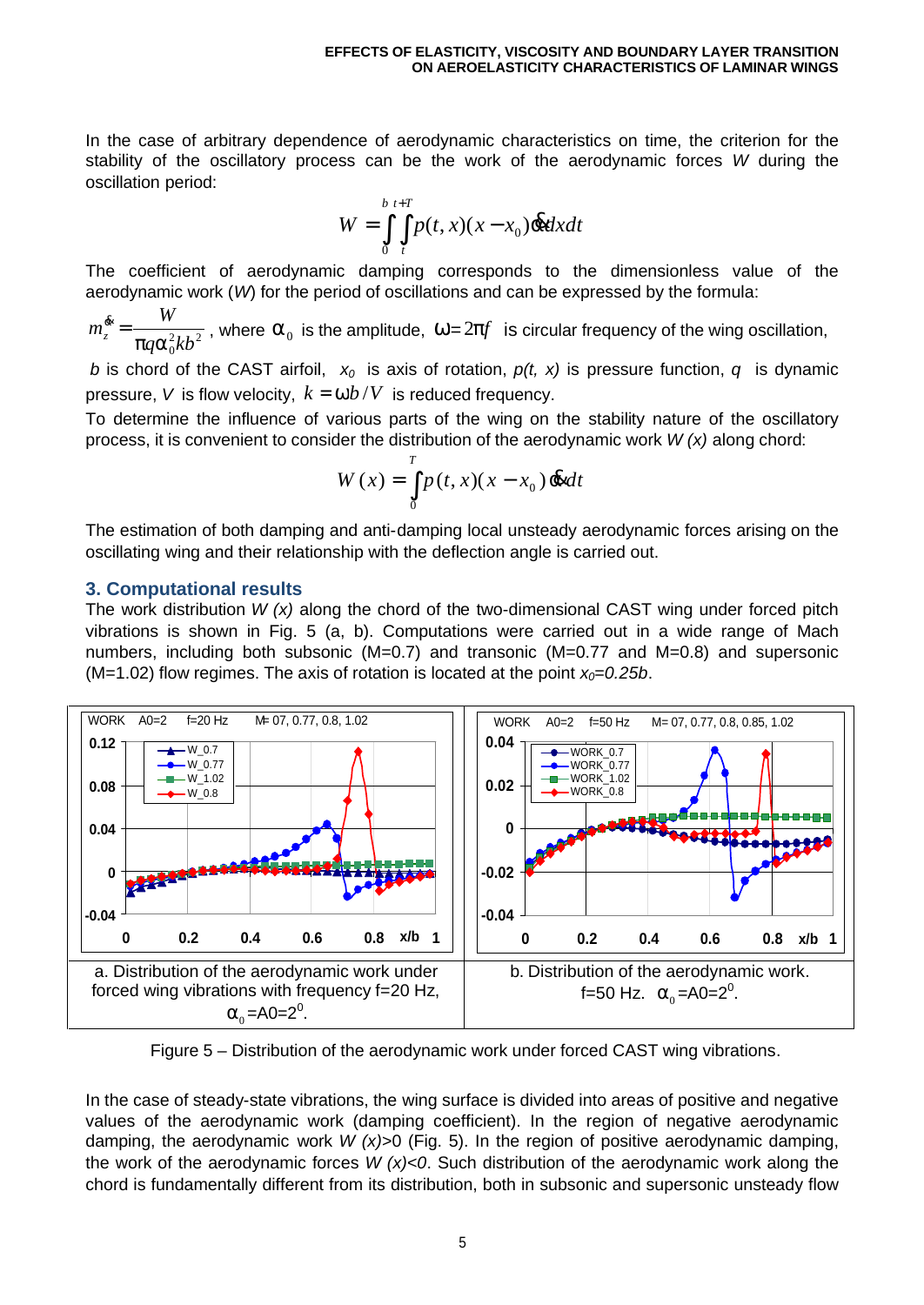around the oscillating wing. Thus, in a fully subsonic flow (M=0.7), only negative values of the aerodynamic work are realized on the wing surface. At supersonic flow (M=1.02) relatively small positive values of work are realized (Fig. 5).

An essential feature of the transonic flow regime is that the wing vibrations cause the displacement of the shock waves, and the zones of interaction of shocks with the boundary layer on the wing surface. These movements can lead to the formation of additional non-stationary aerodynamic damping and anti-damping forces.

Suppose that for steady-state self-oscillations the motion of shocks can be described by a harmonic function:

$$
x_s(t) = x_{0s} + d \cos(w t + j)
$$

where δ is the amplitude of the shock oscillation, *j* is the phase shift of the shock movement relative to the wing movement,  $\bar{x}_{0s}$  is the average position of the shock.



Figure 6 – Distribution of the aerodynamic work *W (x)*, the phase shift *j* between the shock motion and the wing oscillation, the real and imaginary parts of pressure, M=0.7, f=20 Hz and 50 Hz.

It is well known that the amplitude, phase and average position of the shock depend on the Mach number and the parameters of the wing oscillation.

Investigations of the process of flow transformation with an increase of Mach number and evaluation of the role of shock waves in the occurrence of transonic LCO were carried out. As example, Figures 6-9 show the results related to subsonic, transonic and supersonic flow regimes, including four types of distribution along wing chord:

- − *W(x)* the work of aerodynamic forces,
- − *j* phase shift between the shock motion and the wing oscillation,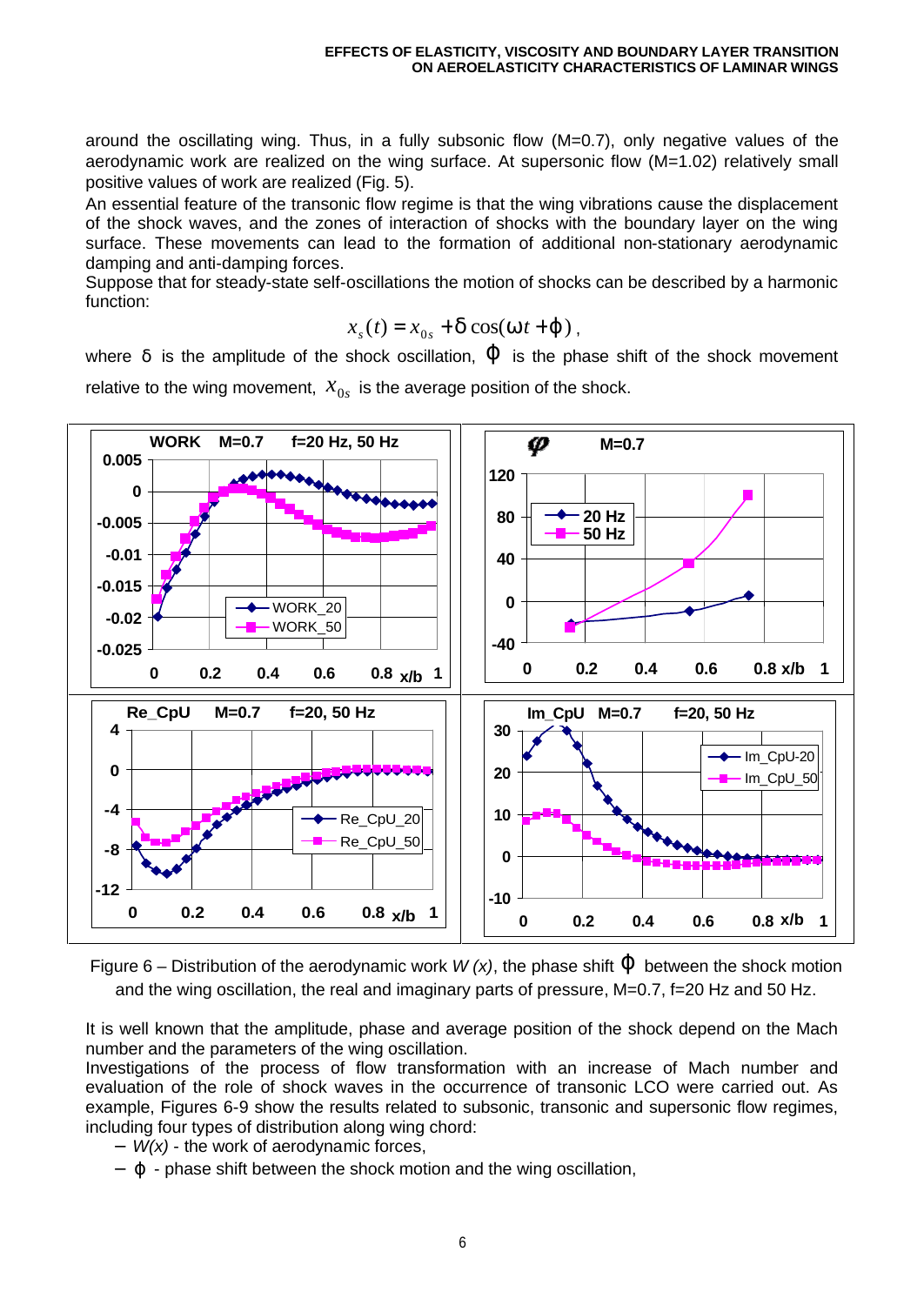− *Re\_CpU* - the real and *Im\_CpU* - the imaginary parts of the pressure coefficient on the upper wing surface.

In subsonic flow (Fig. 6, M=0.7), mainly positive phase shifts are shown on the wing surface, increasing towards the trailing edge. At supersonic flow (Fig. 9, M=1.02), relatively small phase delays are realized. The real and imaginary components of the pressure coefficient for these two regimes demonstrate a fairly smooth behavior for the frequency values shown in Figures 6 and 9.



Figure 7 – Distribution of the aerodynamic work W (x), the phase shift *j* between the shock motion and the wing oscillation, the real and imaginary parts of the pressure, M=0.77, f=20 Hz and 50 Hz.

In transonic flow behind the front of the oscillating shock a pressure component appears, which is ahead of the deflection angle: *j* >0. This leads to aerodynamic damping in the rear part of the airfoil: *W (x)<0* (Fig. 7, 8). At those points of the wing that are ahead of the shock wave in the local supersonic zone, phase delays are realized (*j* <0), which leads to negative damping. In this area of the wing, the aerodynamic forces perform positive work: *W (x)>0*. In this case, the interval of the shock movement along the chord can be considered as a kind of regulator of the amplitude of steady-state self-oscillations. Indeed, since an increase in the amplitude increases the oscillation interval of the shock, the damping areas are redistributed due to an increase of the positive damping area (Fig. 10). This will automatically lead to a corresponding decrease in the amplitude. The reverse process will occur when the amplitude decreases.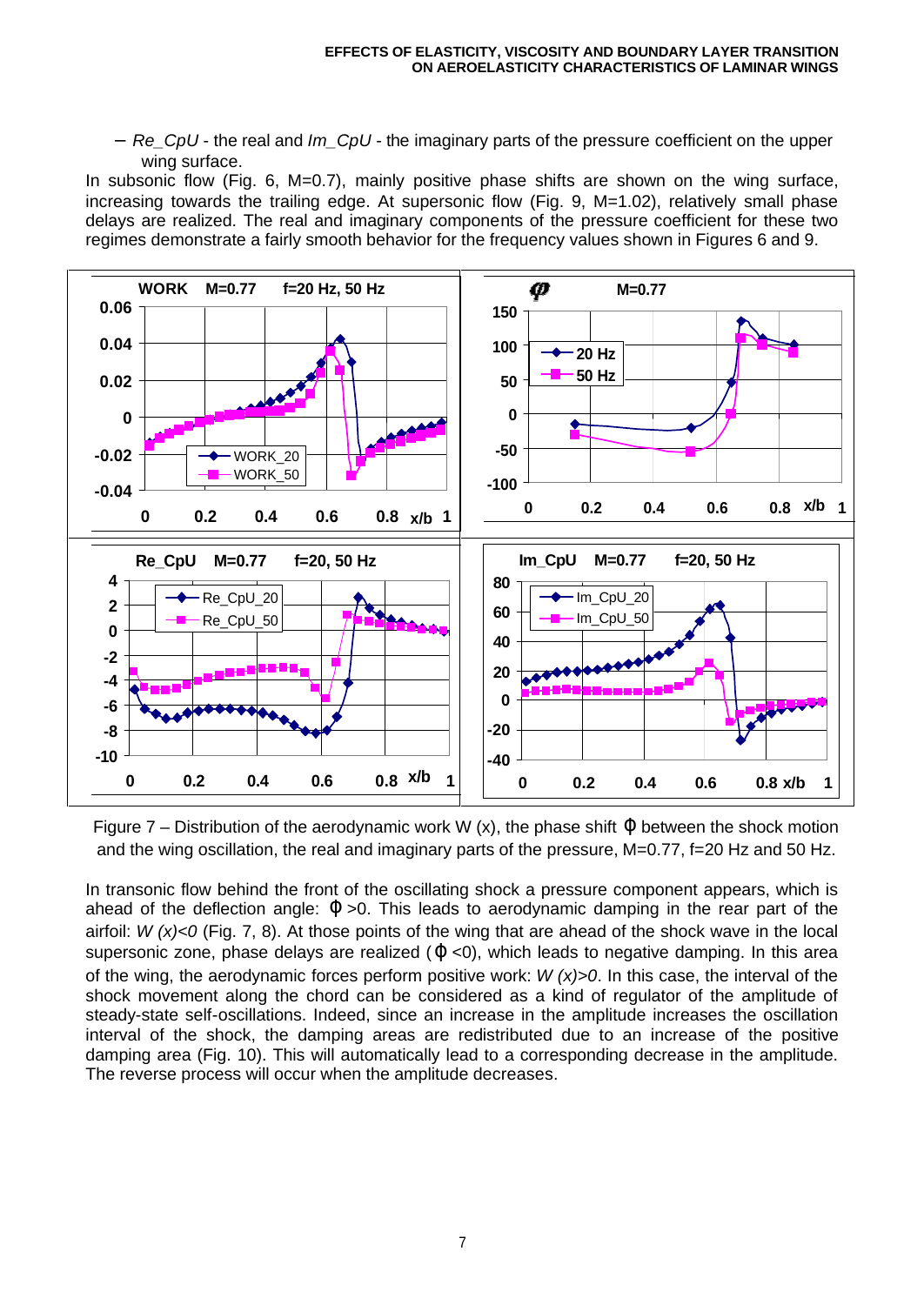

Figure 8 – Distribution of the aerodynamic work  $W(x)$ , the phase shift  $\dot{J}$  between the shock motion and the wing oscillation, the real and imaginary parts of the pressure at M=0.8, f=20 Hz and 50 Hz.

The results presented in Fig. 8 clearly demonstrate the direct dependence of the aerodynamic work on the value of the pressure delay relative to the wing vibration. Comparing the flow regimes that differ in the oscillation frequencies, it can be seen that the interval of the shock movement increases with a decrease of frequency and the value of the pressure delay at the points of this interval also increases. As a result, the area of negative damping increases, while the area of positive damping behind the shock front does not change significantly.

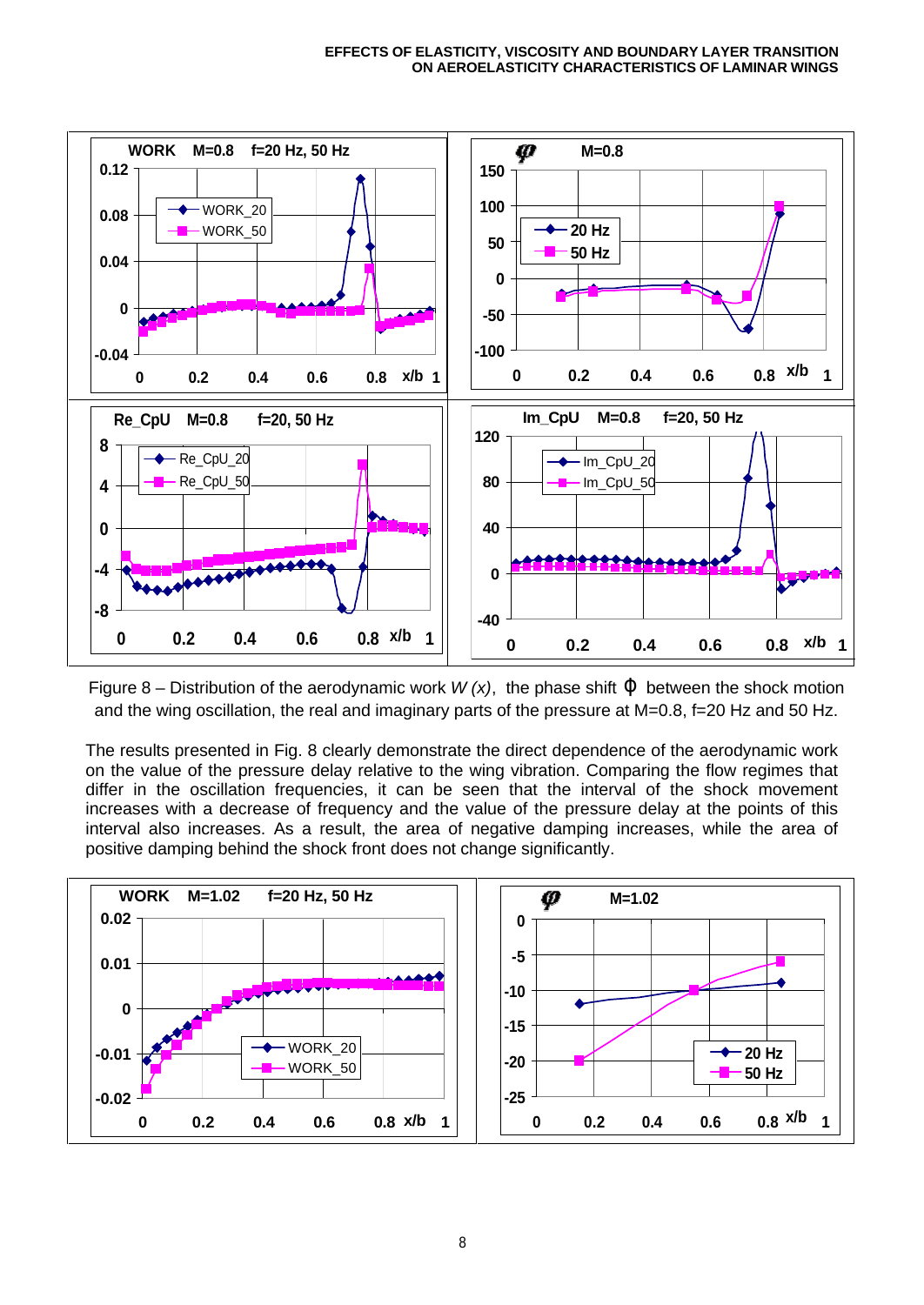

Figure 9 – Distribution of the aerodynamic work W (x), the phase shift *j* between the shock motion and the wing oscillation, the real and imaginary parts of the pressure at M=1.02, f=20 Hz and 50 Hz.

The influence of the frequency and amplitude of vibrations on the distribution of the aerodynamic work is shown, as example, in Figure 10 (a, b) at M=0.77. It can be seen that a change of the amplitude causes a change in the shock displacement interval and a redistribution of the areas of positive and negative damping. The nonlinear dependence of the damping coefficient on the oscillation amplitude, shown in Figure 11, demonstrates the possibility of LCO with an amplitude of about 1.5<sup>0</sup> in the flow regime: M=0.77, f=36 Hz. The dependence of the aerodynamic damping coefficient on the oscillation frequency obtained in computations is shown in Fig. 12.



Figure 10 – Distribution of the aerodynamic work *W (x)*, M=0.77, f=20 Hz, 35.8 Hz and 50 Hz. Amplitude of oscillations:  $\rm \AA 0=2^{0}$  (a),  $\rm \AA 0=0.5^{0}$  (b)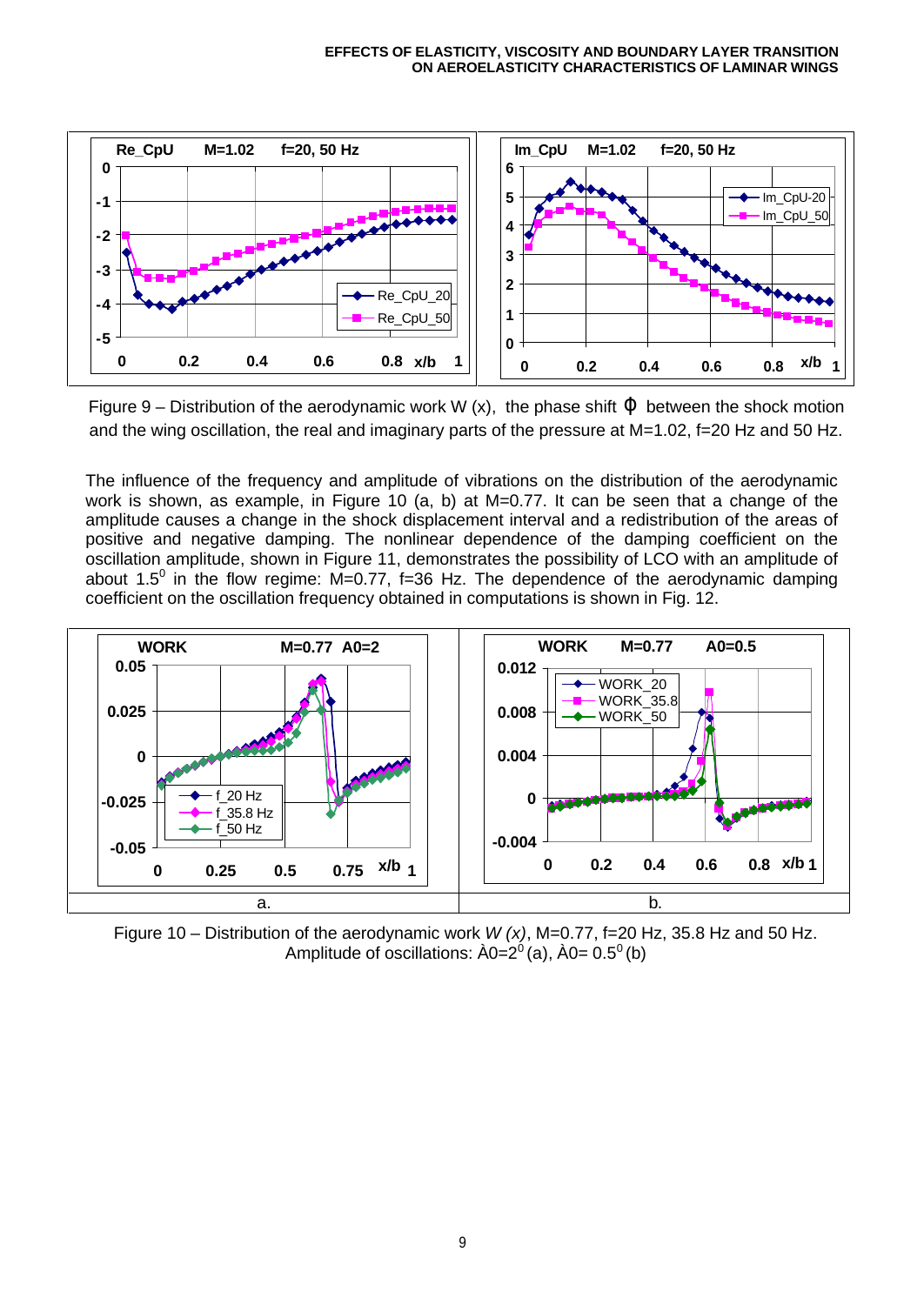

To verify the proposed computational method, the obtained results were compared with the experimental data of the research model with supercritical CAST airfoil, which was tested in the transonic wind tunnel ADT TWG in Goettingen [3]. Figure 13 shows the experimental [3] (green line) and numerical results (red and blue lines) obtained in LCO of the CAST model.

The oscillation frequency is 50 Hz, the amplitude is 1<sup>0</sup>, Mach numbers M=0.73 and 0.75. The position of the shock wave on the upper wing surface is in good agreement with the experiment for part of the oscillation period.



Figure 13 – Dependence of the shock position on time during LCO for two periods.

The process of shock waves formation and transformation during LCO with an increase of Mach number was studied. As example, the computation results are shown in Fig. 14 when Mach number changes from 0.73 to 0.8 for two frequencies of 20 Hz and 50 Hz. It can be seen that the shocks move with a certain phase shift, depending on the flow regime. We can assume that the shocks motion is periodic but interrupted at small transonic Mach numbers. Here, for comparison, the change of the wing deflection during its harmonic oscillations is presented. Figure 15 shows the values of phase shifts for the Mach numbers M=0.73 and M=0.77, depending on the frequency. Figure 16 demonstrates the dependence of the aerodynamic moment function on time, obtained at M=0.8, f=50 Hz. There is a noticeable delay of the aerodynamic moment relative to the wing vibration. Comparison of the delay angles of the aerodynamic moment and the shock wave is presented in Fig. 17. It is found that at low frequencies (20 Hz), both the moment and the shock are ahead of the wing deflection, while with an increase of frequency; both the moment and the shock are delayed.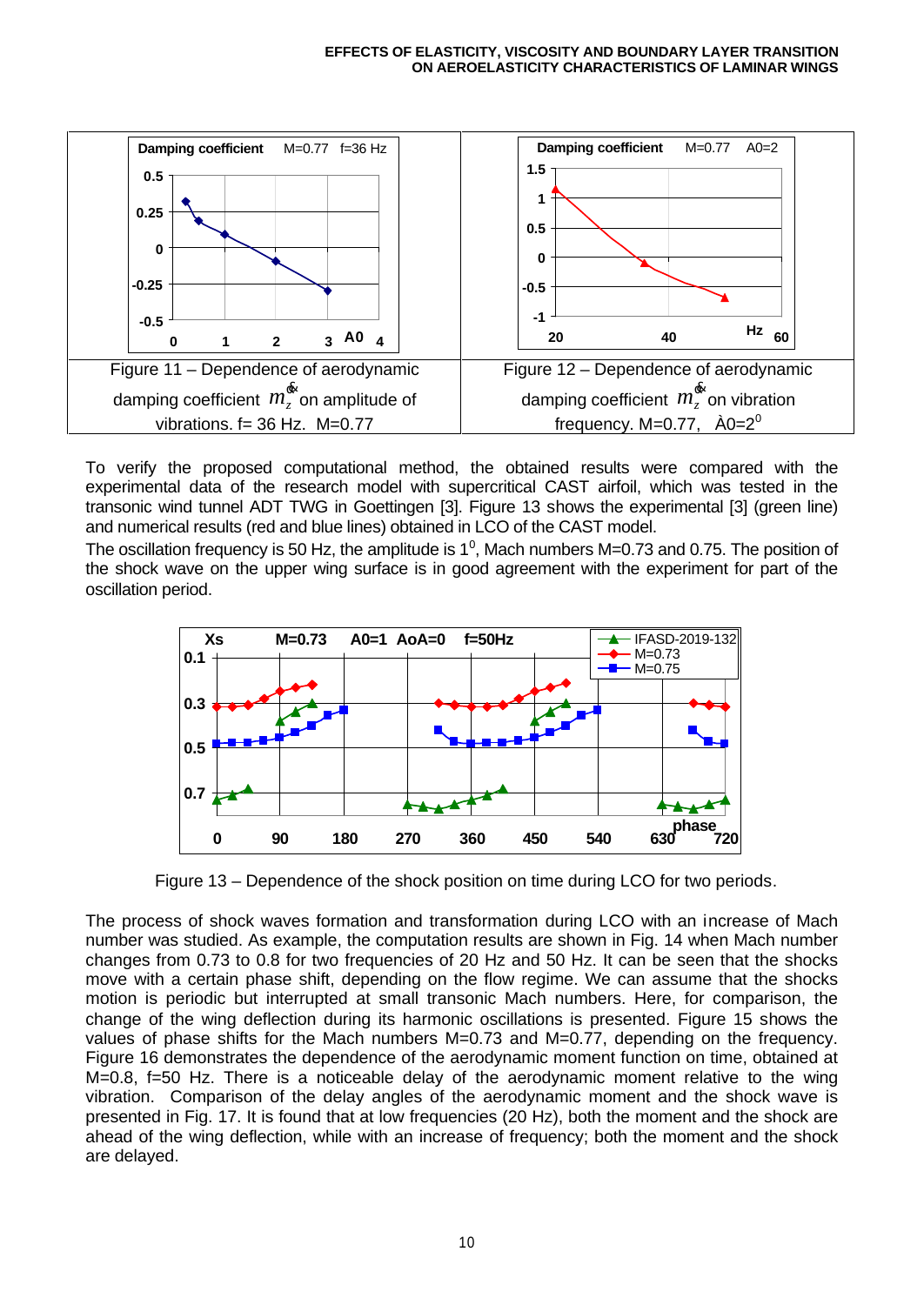

Figure 14 – Positions of the shocks along the wing chord during forced oscillations with frequencies of 20 and 50 Hz with the change in the Mach number from 0.73 to 0.8.

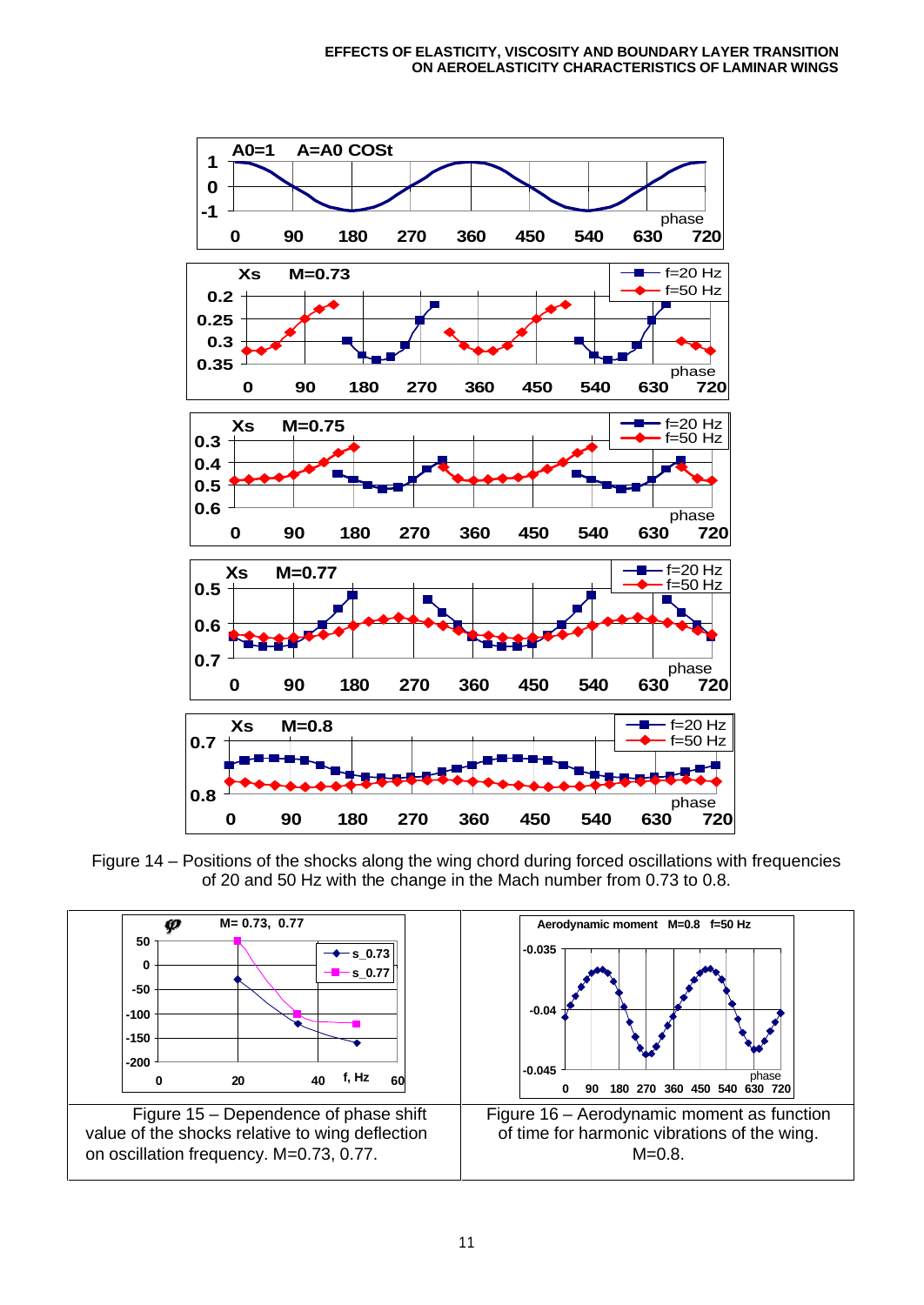

The dependence of the aerodynamic damping coefficient on the vibrations frequency for transonic Mach numbers is shown in Fig. 18.

# **4. Investigation of oscillations by direct modeling in the time domain**

To confirm the results on the stability boundaries obtained in the frequency domain, the wing behavior was determined by integrating equations in the time domain. The solution of the related problem aerodynamics-elastic deformations in the time domain makes it necessary to simultaneously apply the methods of static and dynamic aeroelasticity. As it was found out above, the characteristics of aerodynamic damping significantly depend on the specified angle of wing deflection (angle of attack AoA\_stat). In time modeling, the angle of attack is realized in given flow regime as the sum of the wing deflection angle AoA\_jig that was set outside the flow and the additional angle AoA\_flex due to elasticity of the attachment to rotation: AoA\_stat= AoA\_jig+ AoA\_flex**.** Therefore, the determination of the specified angle of deflection AoA\_jig (the so-called jig shape), which provides the required angle of attack in the flow, is performed iteratively. This procedure is performed for a number of oscillation frequencies (rotational stiffness). The method of forced oscillations with harmonic linearization used above made it possible to find out that the most critical from the view point of aeroelastic stability at Mach number M=0.8 are oscillation modes with an amplitude about 2 degrees around zero angle of attack. Therefore, the specified deflection angles and initial perturbations were selected iteratively for the implementation of such modes. Figure 19 shows the obtained dependence of the jig shape angle on the oscillation frequency. The time processes confirm the above results about the stability boundaries. At high frequencies, the vibrations are stable. When the frequency decreases to 36 Hz, self-oscillations with a limit cycle occur (fig. 20).